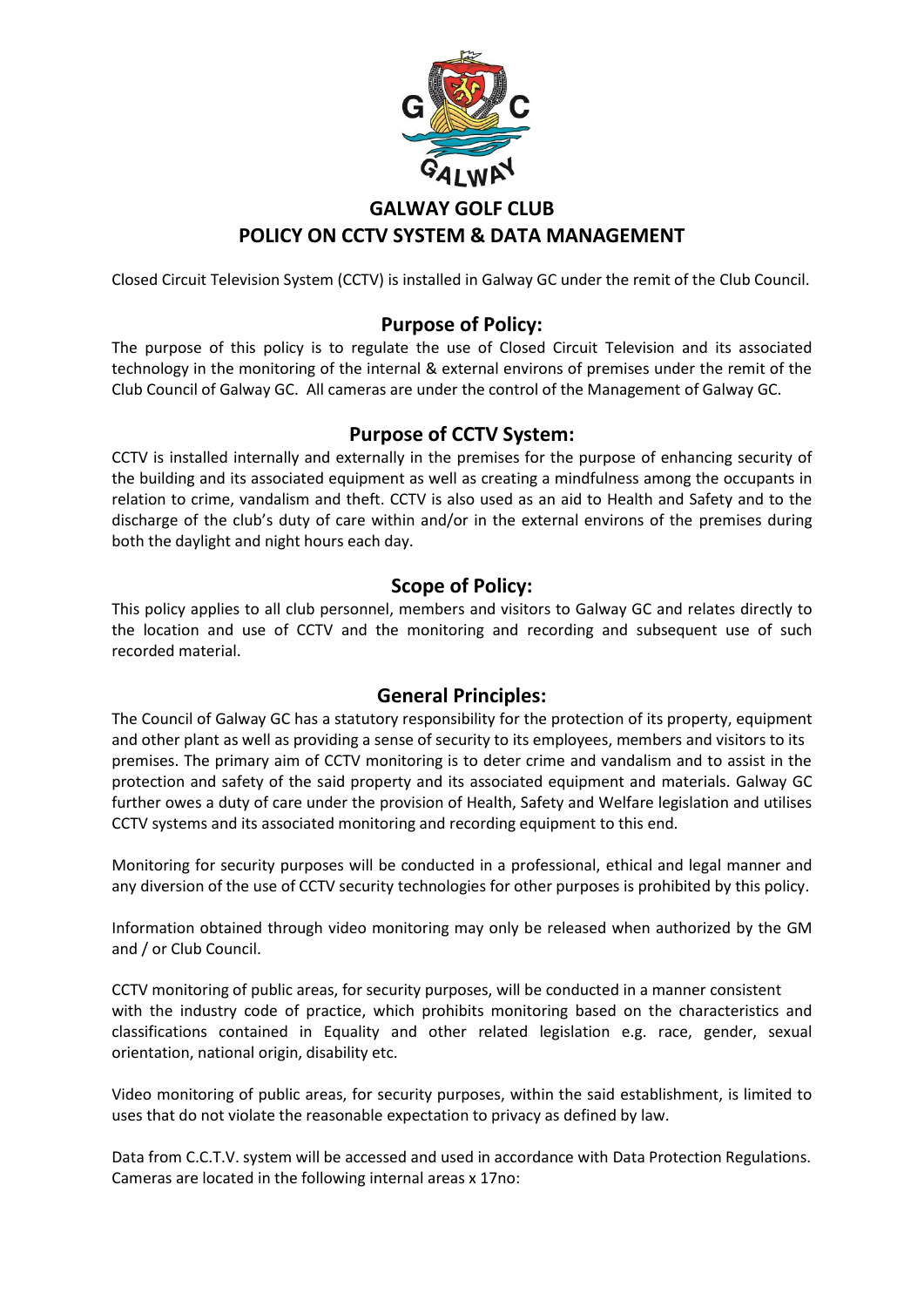

- · Main Entrance Door
- · Pro Shop
- Reception Lobby / Main Entrance / Office Hatch x 3 no.
- Rear Lobby Area incl 2 access doors & computer area
- Men's Inner Locker Room (entrance & exit only + competition pc) \*
- · Men's Outer Locker Room Door\*
- · Corridor to Ladies Locker Room / Managers Office / Club Office \*
- Ladies Locker Room Computer & Entrance / Exit Door\*
- External Exits from Ladies Locker Room x 2
- Main Stairs \*
- · Bar \*
- Dining Room Servery Area \*
- Dining Room \*
- · Buggy Shed \*

Cameras are located in the following external areas x 14no:

- Main Entrance Gate
- 1<sup>st</sup> Tee Complex / Short Game Area \*\*
- Putting Green / Front Carpark
- Managers / Committee Room Windows
- Driveway
- Officer Parking
- External Exit / Entry to Gents Outer Locker Room
- Rear Carpark
- Goods Delivery Area \*
- Balcony Area
- Entrance to Buggy Shed / Caddy Car Dispenser
- Machinery Maintenance Area x 3 \*

\* denotes new locations Jan 2016

\*\* denotes new locations Dec 2018

CCTV Signage in the club which will include the name and contact detail of the data controller as well as the specific purposes for which the CCTV cameras are in place.

The right of access for members, staff and visitors to images captured by CCTV cameras shall be in accordance with the Date Protection Acts 1998 & 2003 as outlined below.

#### **Data Protection:**

All personal data recorded and stored by the CCTV system is governed by the Data Protection Acts, 1988 & 2003. Under the Data Protection Acts a 'data controller' is the individual or the legal person who controls and is responsible for the keeping and use of personal information in manual files or in computerised form. The Data Controller in respect of images recorded and stored by the CCTV system in the Club is the GM on behalf of the Club Council.

The personal data recorded and stored by the CCTV system will only be available to the data controller and will be used only for the purposes outlined on the signage.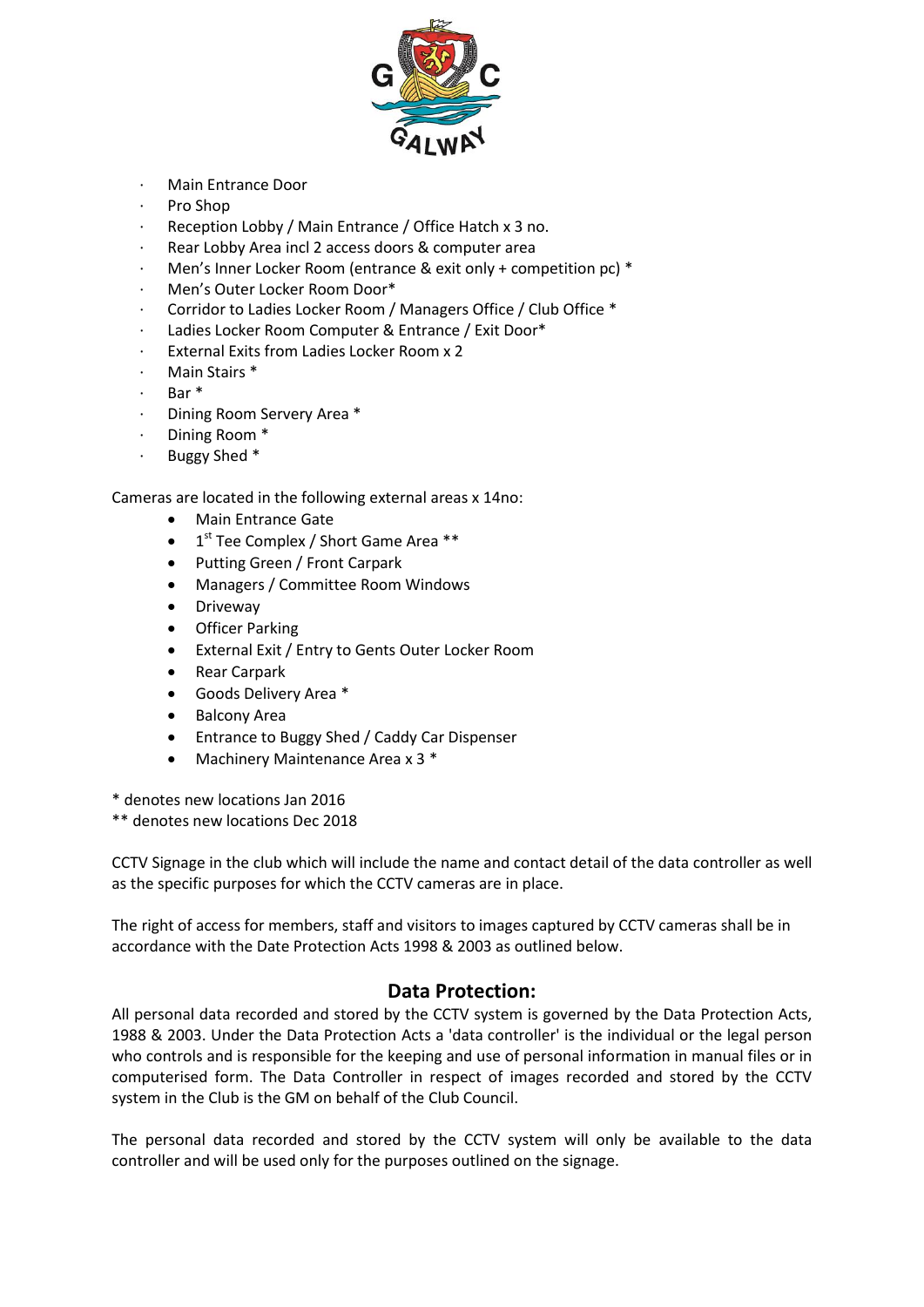

Individuals whose images are recorded and stored by the CCTV system shall have the right to request and receive a copy of personal data processed by the system. Such requests shall be made in writing to the data controller and shall be complied with within a maximum of 40 days. Personal data recorded by the CCTV system shall be retained for a maximum of 28 days. Thereafter, it will be deleted automatically. The recorded footage and the monitoring equipment shall be securely stored in the GM's office. Unauthorised access to that office is not permitted at any time. The following procedures shall be followed in the event that An Garda Síochána seek to view or take a copy of CCTV footage from the Club's CCTV systems:

**1. The data controller shall satisfy himself/herself that there is an investigation underway by telephoning the Garda Station of the requesting Garda and speaking to the Station Sergeant or higher or to a member in the District Office.**

**2. A request from An Garda Siochána must be made in writing on Garda headed notepaper.**

All CCTV systems and associated equipment will be required to be compliant with this policy following its adoption by the Club Council.

#### **Responsibilities:**

The GM will:

- · Ensure that the use of CCTV systems is implemented in accordance with the policy set down by the Club Council
- Oversee and co-ordinate the use of CCTV monitoring for safety and security purposes within the club
- · Ensure that all existing CCTV monitoring systems will be evaluated for compliance with this policy
- · Ensure that the CCTV monitoring at the club is consistent with the highest standards and protections
- Review camera locations and be responsible for the release of any information or material in compliance with this policy
- · Maintain a record of the release of discs or any material recorded or stored in the system
- Ensure that material is not duplicated for release
- Ensure that the perimeter view from fixed location cameras conform to this policy both internally and externally
- Provide a list of the CCTV cameras and the associated monitoring equipment and the capabilities of such equipment, located in the club to the Club Council for formal approval (see above).
- Give consideration to and refer to the Club Council member, staff and visitor petitions regarding possible invasion of privacy or confidentiality due to the location of a particular CCTV camera or associated equipment
- · Ensure that all areas being monitored are not in breach of an enhanced expectation of the privacy of individuals within the club and be mindful that no such infringement is likely to take place
- Advise the Council to ensure that adequate signage, at appropriate and prominent locations is displayed
- · Ensure that external cameras are non-intrusive in terms of their positions and views of residential housing and comply with the principle of "Reasonable Expectation of Privacy"
- · Ensure that monitors are stored in a secure place with access by authorized personnel only